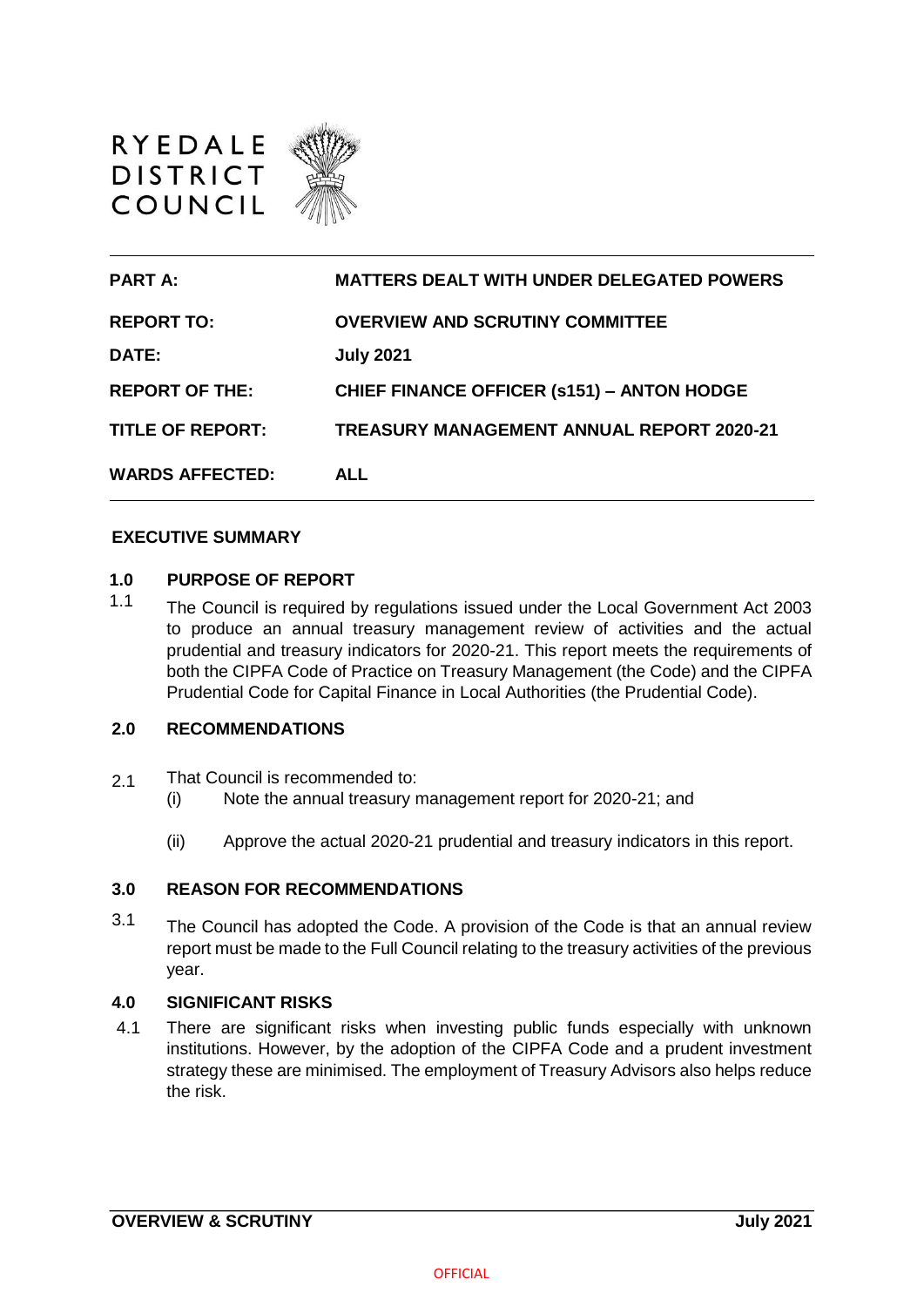# **5.0 POLICY CONTEXT AND CONSULTATION**

- 5.1 The Council has adopted the CIPFA Code of Practice on Treasury Management in Local Authorities and this report complies with the requirements under this code.
- 5.2 The Council uses the services of Link Asset Services Treasury Solutions (Link) to provide treasury management information and advice.

## **REPORT**

## **6.0 REPORT DETAILS**

- 6.1 During 2020-21 the minimum reporting requirements were that the full Council should receive the following reports:
	- An annual treasury strategy in advance of the year (Council 20 February 2020)
	- A mid year (minimum) treasury update report (Audit, Overview & Scrutiny Committee 19 November 2020)
	- An annual review following the end of the year describing the activity compared to the strategy (this report).
- 6.2 The regulatory environment places responsibility on members for the review and scrutiny of treasury management policy and activities. This report is therefore important in that respect, as it provides details of the outturn position for treasury activities and highlights compliance with the Council's policies previously approved by Members.
- 6.3 This Council also confirms that it has complied with the requirement under the Code to give prior scrutiny to all the above treasury management reports by the Overview and Scrutiny Committee before they were reported to the full Council.
- 6.4 This report summarises:
	- Capital activity during the year;
	- Impact of this activity on the Council's underlying indebtedness (the Capital Financing Requirement);
	- Reporting of the required prudential and treasury indicators:
	- Summary of interest rate movement in the year;
	- Detailed borrowing activity;
	- Detailed investment activity.

## **The Council's Capital Expenditure and Financing 2020-21.**

- 6.5 The Council undertakes capital expenditure on long-term assets. These activities may either be:
	- Financed immediately through the application of capital or revenue resources (capital receipts, capital grants, revenue contributions etc.), which has no resultant impact on the Council's borrowing need; or
	- If insufficient financing is available or a decision is taken not to apply resources, the capital expenditure will give rise to a borrowing need.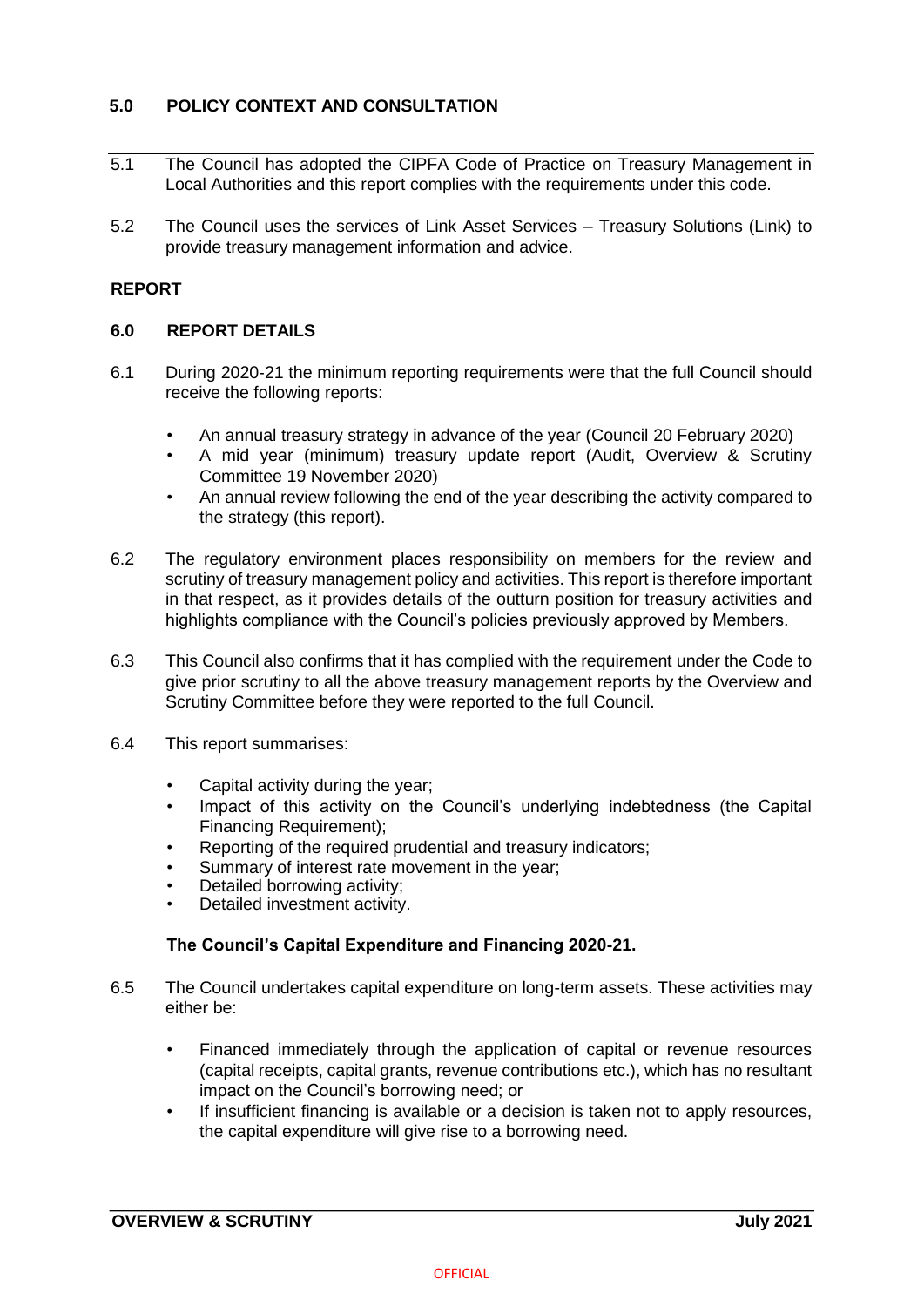6.6 The actual capital expenditure forms one of the required prudential indicators. The table below shows the actual capital expenditure and how this was financed.

|                                  | 2020-21<br>Actual (£) | 2019/20<br>Actual (£) |
|----------------------------------|-----------------------|-----------------------|
| <b>Total Capital Expenditure</b> | 1,014,618             | 1,145,556             |
| Resourced by:                    |                       |                       |
| Capital receipts                 | 70,527                | 56,855                |
| Capital grants and contributions | 523,036               | 590,524               |
| Reserves                         | 236.891               | 313,076               |
| S <sub>106</sub> Commuted Sums   | 164,164               | 185,101               |
| <b>External Borrowing</b>        |                       |                       |
| Total                            | 1.014.618             | 1,145,556             |

## **The Economy and Interest rates**

- 6.7 The Council's treasury advisors Link Asset Services Treasury Solutions (Link) summarised the key points associated with economic activity in 2020-21 as follows**:** 
	- the first national lockdown due to the Coronavirus pandemic in late March 2020 caused an economic downturn that exceeded the one caused by the financial crisis of 2008/09;
	- The shorter, second lockdown in November and third lockdown in January 2021, saw businesses and individuals proving more resilient, resulting in less damage to the economy than was caused in the first lockdown;
	- the fast programme of vaccination in both the UK and US is expected to lead to a return to something approaching normal life during the second half of 2021, and has been instrumental in speeding economic recovery and the reopening of the economy. It is therefore expected that the UK economy could recover its prepandemic level of economic activity during quarter 1 of 2022;
	- the final Brexit agreement on 24th December 2020 eliminated a significant downside risk for the UK economy. The initial agreement only covered trade so there is further work to be done on the services sector where temporary equivalence has been granted in both directions between the UK and EU; that now needs to be formalised on a permanent basis. There was much disruption to trade in January as new administrative procedures were implemented. This appears to have eased, although remains acute in some areas.
- 6.8 Deposit rates continued into the start of 2020-21 at previously depressed levels following the cut to base rate in March 2020 to 0.10%.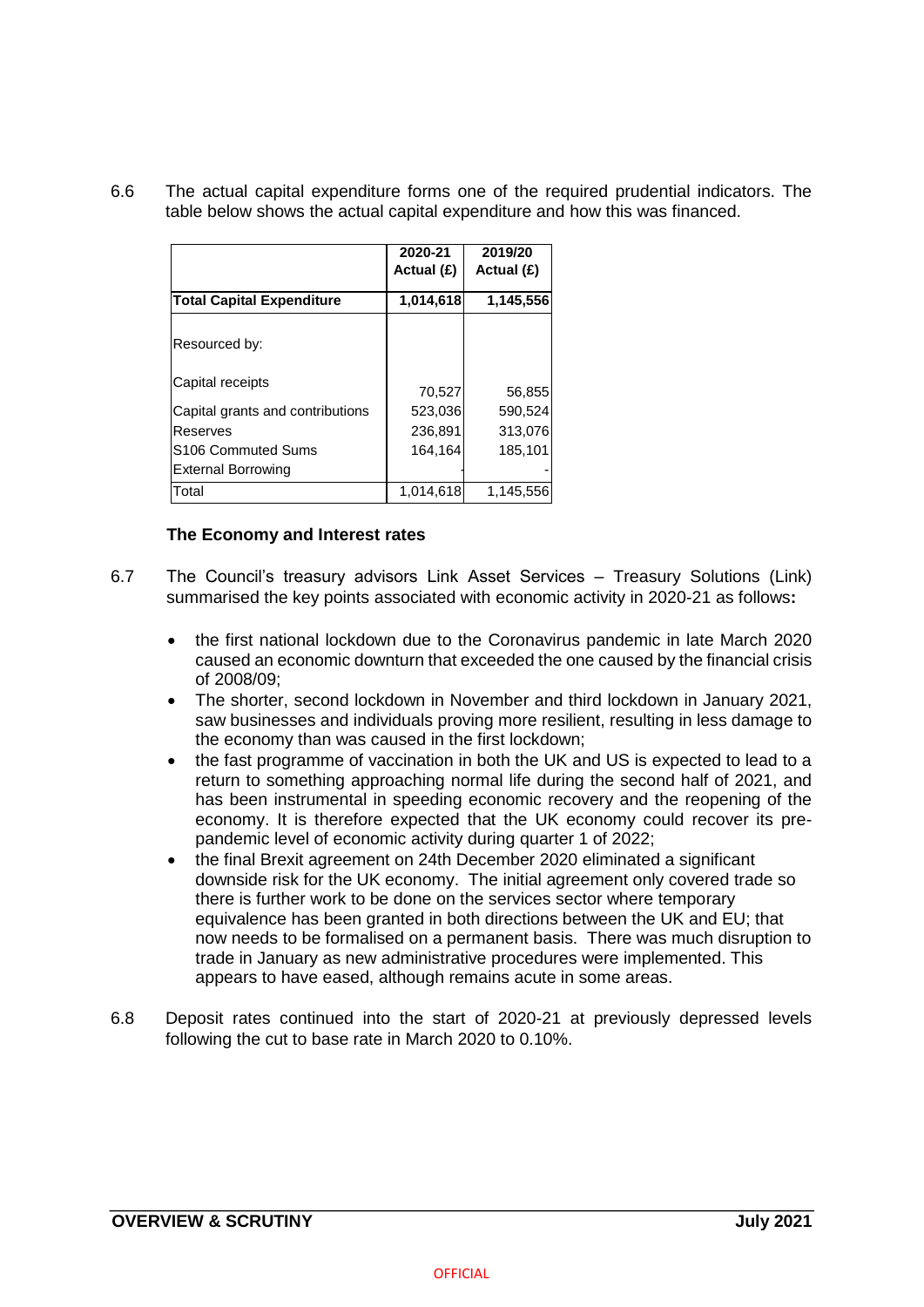# **Overall Treasury Position as at 31 March 2021**

6.10 The Council's opening and closing treasury position for the financial year was as follows (excluding finance leases):

|                          | 31 March 2021 | 31 March 2020 |
|--------------------------|---------------|---------------|
| <b>Total Debt</b>        | £1,513m       | £1.553m       |
| <b>CFR</b>               | £2.069m       | £1.702m       |
| Over/(Under) borrowing   | $-E0.566m$    | $-E0.149m$    |
| <b>Total Investments</b> | £28,901m      | £26.208m      |
| Net Debt                 | $-E28,335m$   | $-E26.059m$   |

#### **The Strategy for 2020-21**

- 6.11 The Treasury Management Strategy for 2020-21 was approved by members at full Council on 20 February 2020.
- 6.12 The expectation for interest rates incorporated within the Annual Treasury Management Strategy for 2020-21 was based on officers' views at that time, prepared with assistance from the Council's Treasury Management Advisor (Link Asset Services) and supported by a selection of City forecasts.
- 6.13 The interest rates for the UK were expected to be as follows:

**Bank Base Rate** was expected to rise from 0.75% to 1.00%. It was not expected that Bank Rate would increase again in 2020-21. **The 20-21 Strategy and interest Rate forecasts were prepared prior to the full impact on the UK and its economy from the COVID-19 Pandemic.**

**PWLB Borrowing rates** were forecast to rise gradually throughout the next three years in all periods. Variable and short term rates were expected to be the cheaper form of borrowing over the period.

6.14 Based on the above, the Strategy adopted by the Council for 2020-21 was as follows:

## **a) Long Term Debt to Finance Capital Expenditure (borrowing strategy 2020- 21)**

2020-21 was expected to remain as a year of low bank interest rates, with low returns expected from the Council's investments. This situation extends the current opportunity for the Council to utilise an internal borrowing strategy. Borrowing in advance of need within the constraints of the Prudential Code and approved Prudential Indicators would only be considered in exceptional circumstances.

Consideration would be given to financing capital expenditure by taking borrowing from PWLB/money markets, but the key treasury strategy was to maintain an under borrowed position to avoid the cost of holding higher levels of investments and to reduce counterparty risk.

In considering this option however, day to day cash flow constraints and the loss of longer term interest stability would also be taken into account together with the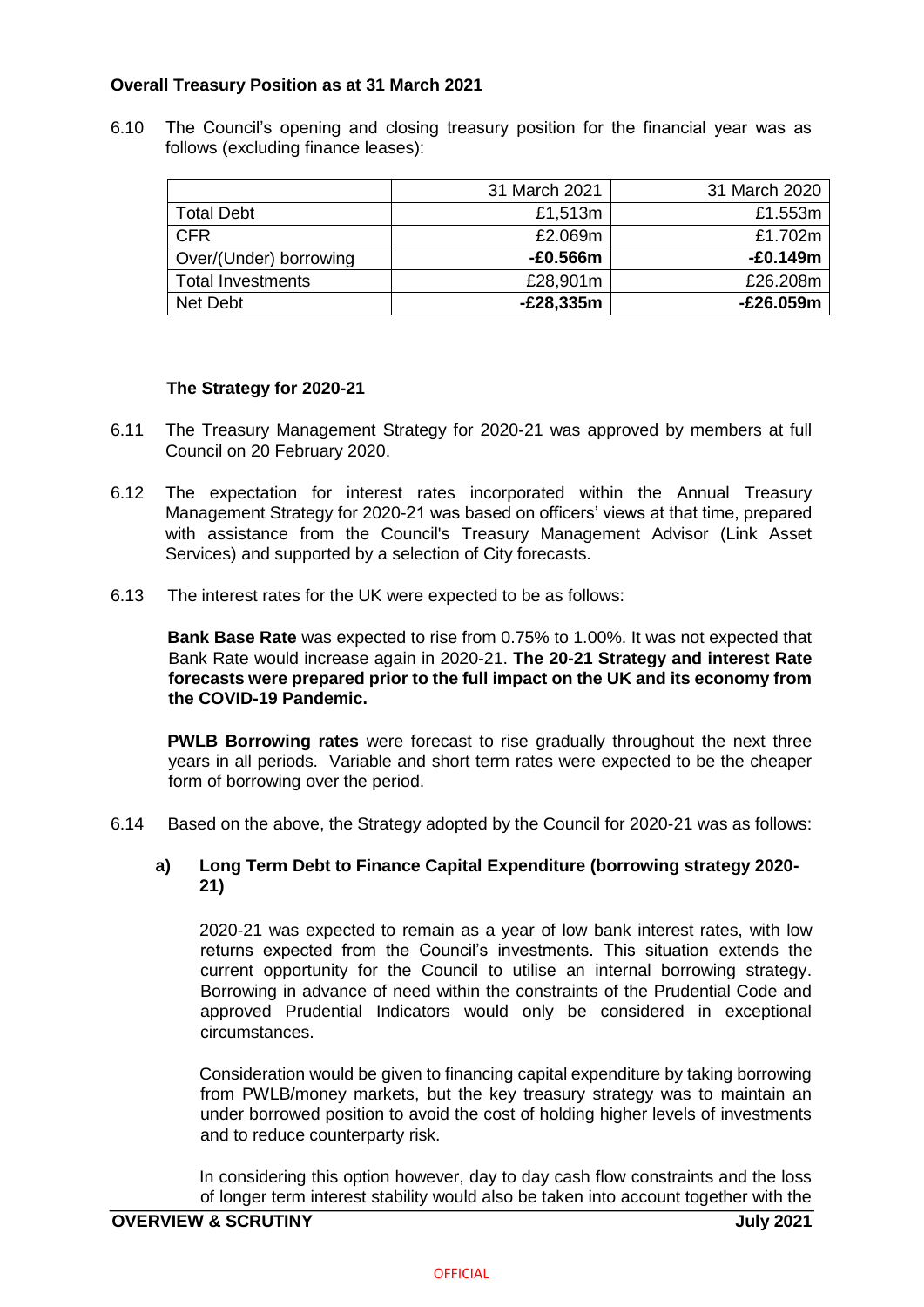possibility of having to replace the internal borrowing with external borrowing in a subsequent year at higher interest rates.

## **b) Investment of Surplus cash (investment strategy 2020-21)**

The Council's investment priorities are firstly the security of capital and secondly the liquidity of its investments. The highest return would then be sought provided that proper levels of security and liquidity are achieved. The investment risk appetite of the Council is low in order to give priority to the security of investments.

# **The Borrowing Requirement and Debt**

6.13 The Council's underlying need to borrow to finance capital expenditure is termed the Capital Financing Requirement (CFR) (excluding borrowing by finance leases).

|                  | 31 March 2020 | 31 March 2021 | 31 March 2021 |
|------------------|---------------|---------------|---------------|
|                  | Actual        | <b>Budget</b> | Actual        |
| <b>Total CFR</b> | £1.589m       | £1.553m       | £1.553m       |

## **Borrowing Rates in 2020-21**

6.14 The movement in relevant UK market interest rates for the year was as follows:

## **a) For Bank Rate**

| <b>Period</b>                | %    |
|------------------------------|------|
| 1 April 2021 – 31 March 2021 | 0.10 |

## **b) For PWLB rates (Inclusive of the 0.20% discount rate)**

| <b>Item</b>                    | Range during<br>Year % | <b>Start of Year</b><br>% | End of<br>Year % | Average in<br>Year % |
|--------------------------------|------------------------|---------------------------|------------------|----------------------|
| <b>Fixed Interest Maturity</b> |                        |                           |                  |                      |
| 1 Year                         | $0.85 - 2.14$          | 2.09                      | 0.99             | 1.63                 |
| 5 Years                        | $0.92 - 2.19$          | 2.12                      | 1.38             | 1.70                 |
| 10 Years                       | $1.20 - 2.48$          | 2.30                      | 1.91             | 2.01                 |
| 25 Years                       | $1.73 - 3.06$          | 2.80                      | 2.39             | 2.53                 |
| 50 Years                       | $1.52 - 2.91$          | 2.54                      | 2.19             | 2.34                 |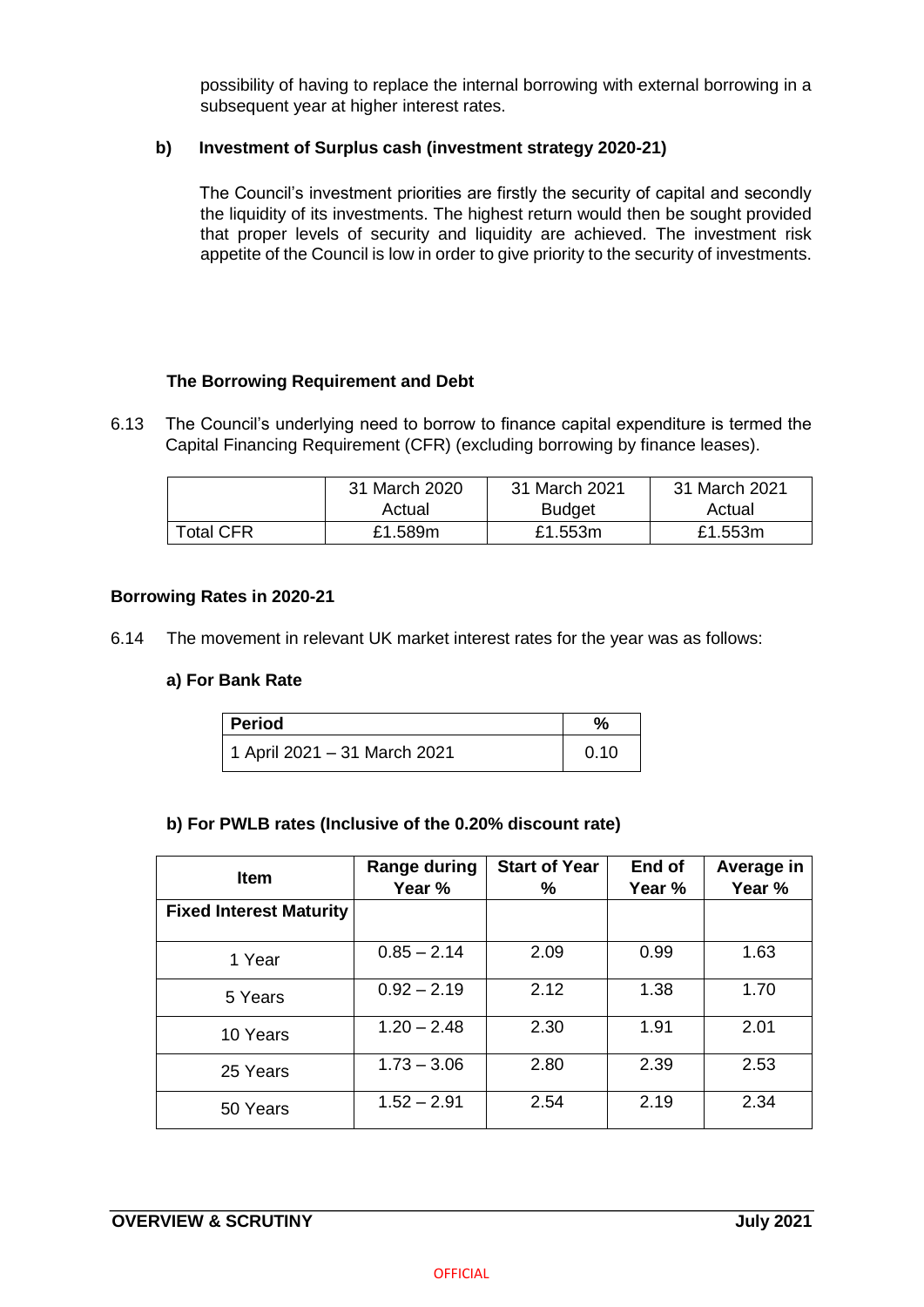## **Borrowing Outturn for 2020-21**

6.15 No new borrowing was undertaken during the year and scheduled repayments were made. At the end of the financial year the debt portfolio was as follows:

| Lender      | Principal | Type       | Interest Rate | Borrowing<br>term at | Remaining<br>Term length |
|-------------|-----------|------------|---------------|----------------------|--------------------------|
|             |           |            |               | inception            |                          |
| <b>PWLB</b> | £1.00m    | Maturity   | 3.69%         | 50 years             | 43 years                 |
| <b>PWLB</b> | £0.51m    | <b>EIP</b> | 2.99%         | 19 years             | 12 years                 |

#### **Investment Rates in 2020-21**

6.16 Deposit rates continued into the start of 2020-21 at previously depressed levels following the cuts to the base rate in March 2020.

| <b>Item</b> | Range<br>during Year | <b>Start of</b><br>Year | End of<br>Year | Average<br>during<br>Year |
|-------------|----------------------|-------------------------|----------------|---------------------------|
|             | %                    | %                       | %              | %                         |
| 7 day LIBID | $-0.10 - 0.00$       | 0.00                    | $-0.08$        | $-0.07$                   |
| 1 month     | $-0.11 - 0.14$       | 0.10                    | $-0.07$        | $-0.05$                   |
| 3 month     | $-0.10 - 0.56$       | 0.45                    | $-0.04$        | 0.01                      |
| 6 month     | $-0.10 - 0.62$       | 0.59                    | $-0.01$        | 0.07                      |
| 1 year      | $-0.05 - 0.77$       | 0.71                    | 0.04           | 0.17                      |

## **Investment Outturn for 2020-21**

- 6.17 The Council's investment policy is governed by MHCLG guidance, which has been implemented in the Annual Investment Strategy approved by the Council on 20 February 2020. This policy sets out the approach for choosing investment counterparties, and is based on credit ratings provided by the three main credit rating agencies supplemented by additional market data (such as rating outlooks, credit default swaps, bank share prices etc).
- 6.18 The investment activity during the year conformed to the approved strategy and the Council had no liquidity difficulties.
- 6.19 The following table shows the result of the investment strategy undertaken by the Council and the relative performance of the internally managed funds against the 7day LIBID uncompounded rate bench mark: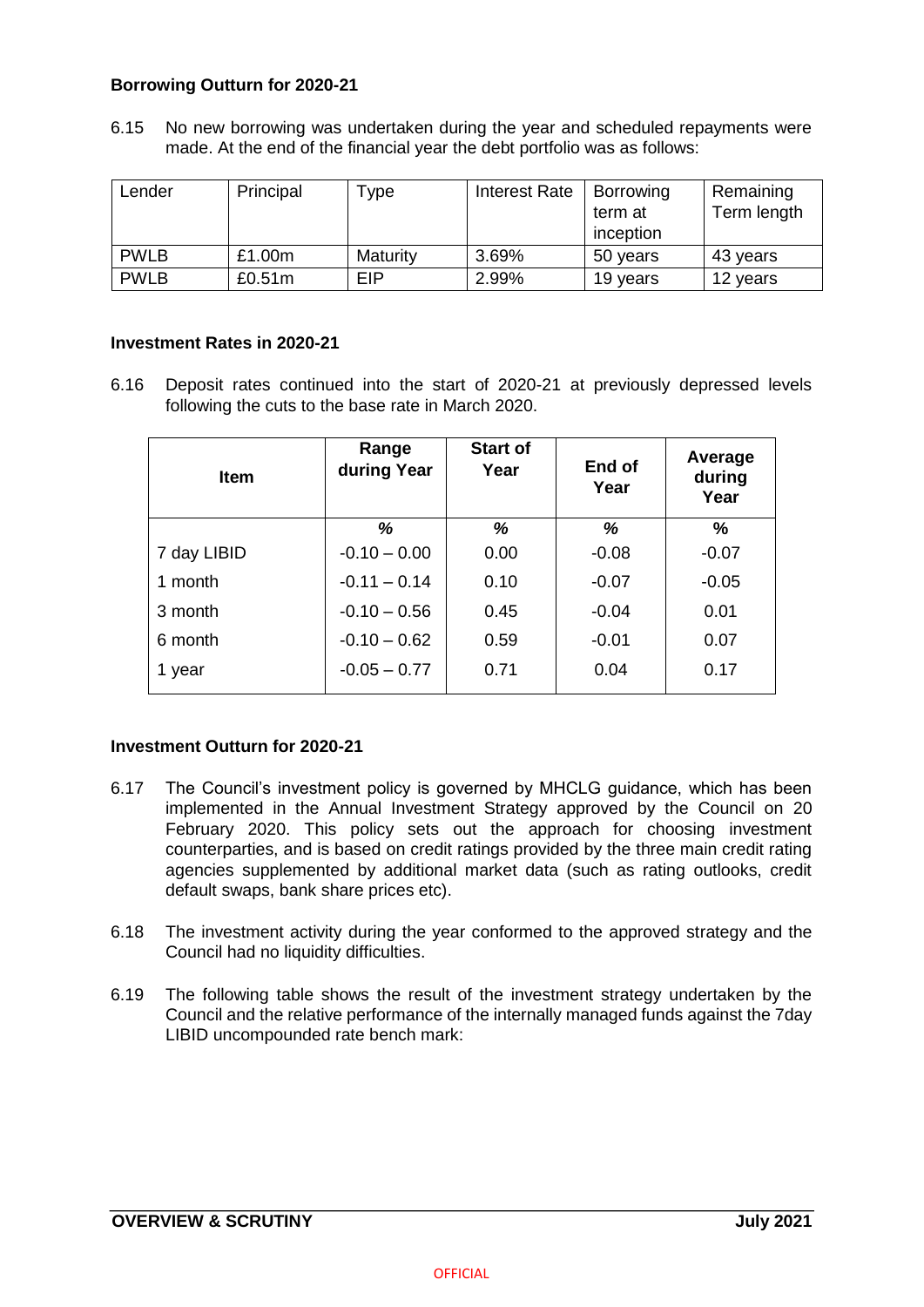|                                    | Average<br><b>Total</b><br><b>Investment</b><br>(£) | <b>Gross</b><br>Rate of<br><b>Return</b> | <b>Net</b><br>Rate of<br>Return | <b>Benchmark</b><br><b>Return</b> |
|------------------------------------|-----------------------------------------------------|------------------------------------------|---------------------------------|-----------------------------------|
| <b>Internally Managed:</b>         |                                                     |                                          |                                 |                                   |
| Temporary & On-Call<br>Investments | £7.436m                                             | 0.00%                                    | n/a                             | n/a                               |
| <b>Fixed Term Deposits</b>         | £26.785m                                            | 0.65%                                    | n/a                             | $-0.07%$                          |

#### 6.19 **The interest received by the Council from investments in 2020-21 totalled £177k; this compares to an original budgeted estimate of £205k.**

6.20 The Council's investment position is organised by the Finance Section in order to ensure adequate liquidity for revenue and capital activities and security of investments. Procedures and controls to achieve these objectives are well established both through Member reporting detailed in the summary, and through officer activity detailed in the Treasury Management Practices. At the beginning and the end of 2020-21 the Council's investments position was as follows:

|                                   | 31 March 2021 (£) | 31 March<br>2020(f)     |
|-----------------------------------|-------------------|-------------------------|
| Internally Managed<br>Investments |                   | 28,901,486   26,208,398 |

6.21 The maturity of the investment portfolio was as follows;

|                                       | 31 March 2021<br>(£) | 31 March 2020 (£) |
|---------------------------------------|----------------------|-------------------|
| On-call Investments                   | 1,401,486            | 4,708,398         |
| <b>Fixed Term Deposits: Repayable</b> |                      |                   |
| within 1 month                        | 3,000,000            | 1,000,000         |
| Repayable 1 month to 3 months         | 9,500,000            | 2,900,000         |
| Repayable 3 months to 6 months        | 10,000,000           | 13,600,000        |
| Repayable 6 months to 12 months       | 5,000,000            | 4,000,000         |
| Repayable 12 months to 24 months      |                      |                   |
| Total                                 | 28,901,486           | 26,208,398        |

6.22 Investments were placed with the following institutions:

| <b>Type of Institution</b> | 31 March<br>2021 (£) | 31 March 2020<br>(£) |
|----------------------------|----------------------|----------------------|
| <b>UK Clearing Banks</b>   | 8,901,486            | 9,208,398            |
| Foreign Banks              |                      |                      |
| <b>Building Societies</b>  |                      |                      |
| Local Authorities          | 20.000.000           | 17,000,000           |
| <b>Total</b>               | 28,901,486           | 26,208,398           |

## **Compliance with Treasury Limits**

6.23 During the financial year the Council operated within the treasury limits and Prudential Indicators set out in the Council's Treasury Management Strategy Statement (annex B).